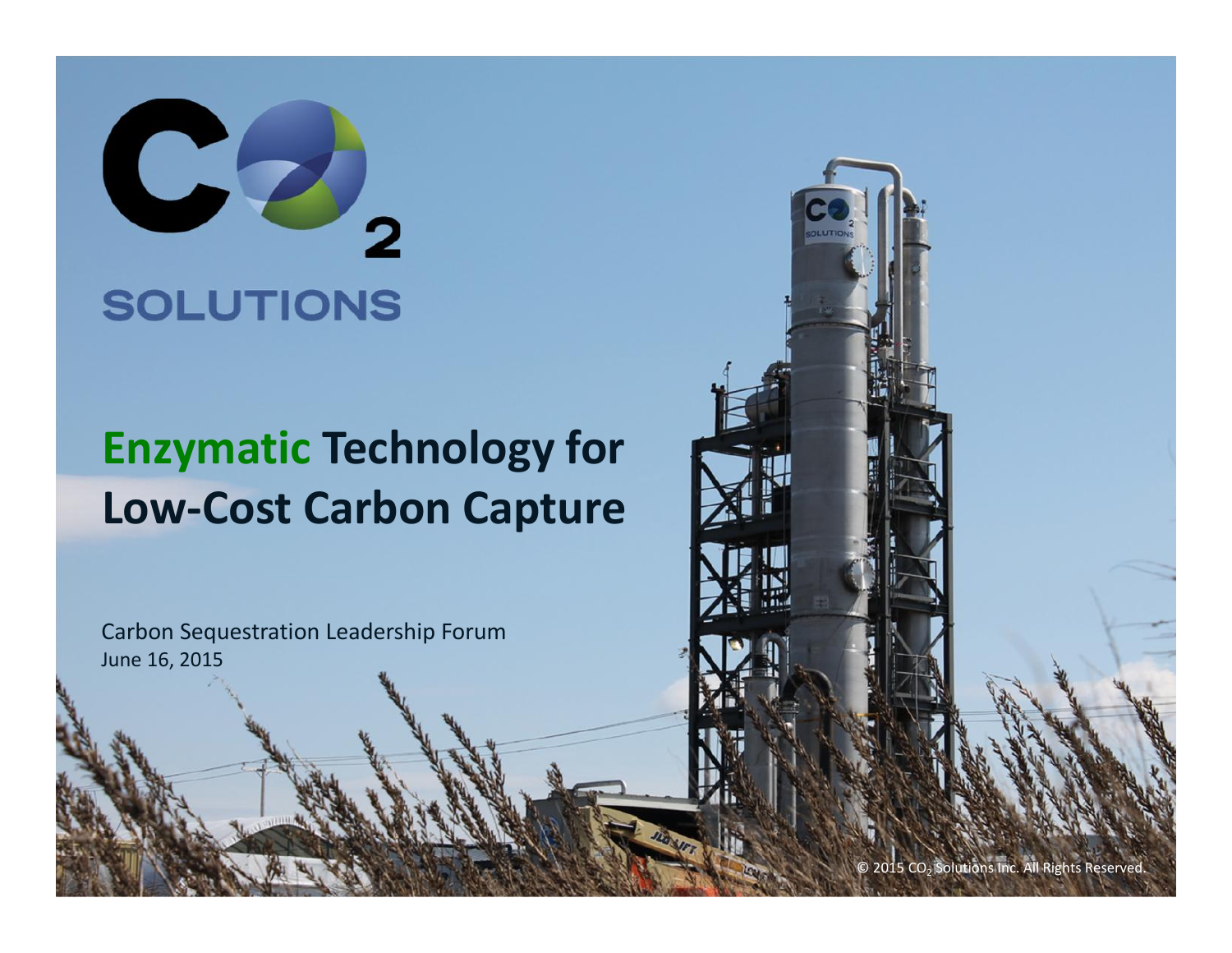#### Forward Looking Statements



All statements in this presentation that are other than statements of historical facts are forward-looking statements which contain our current expectations about our future results. Forward-looking statements involve numerous risks and uncertainties. We have attempted to identify any forward-looking statements by using words such as "anticipates", "believes", "could", "expects", "intends", "may", "should" and other similar expressions.

Although we believe that the expectations reflected in all of our forward-looking statements are reasonable, we can give no assurance that such expectations will prove to be correct. A number of factors may affect our future results and may cause those results to differ materially from those indicated in any forward-looking statements made by us or on our behalf. Such factors include our early stage of technology development; our need for capital to finance necessary research and product development; our ability to attract and retain key employees and strategic partners; our ability to achieve and maintain profitability; fluctuations in the trading price and volume of our stock; competition from other providers of similar products and services; and other unanticipated future events and conditions. For further information concerning risks and uncertainties that may affect our future results, please review the disclosures as may be contained from time to time in our filings with SEDAR. Other than as required by applicable securities laws, we undertake no obligation to publicly update or revise any of our forward-looking statements, whether as a result of changed circumstances, new information, future events, or for any other reason occurring after the date of this presentation. *This presentation does not constitute an offer to sell or solicitation of an offer to buy securities in any jurisdiction.*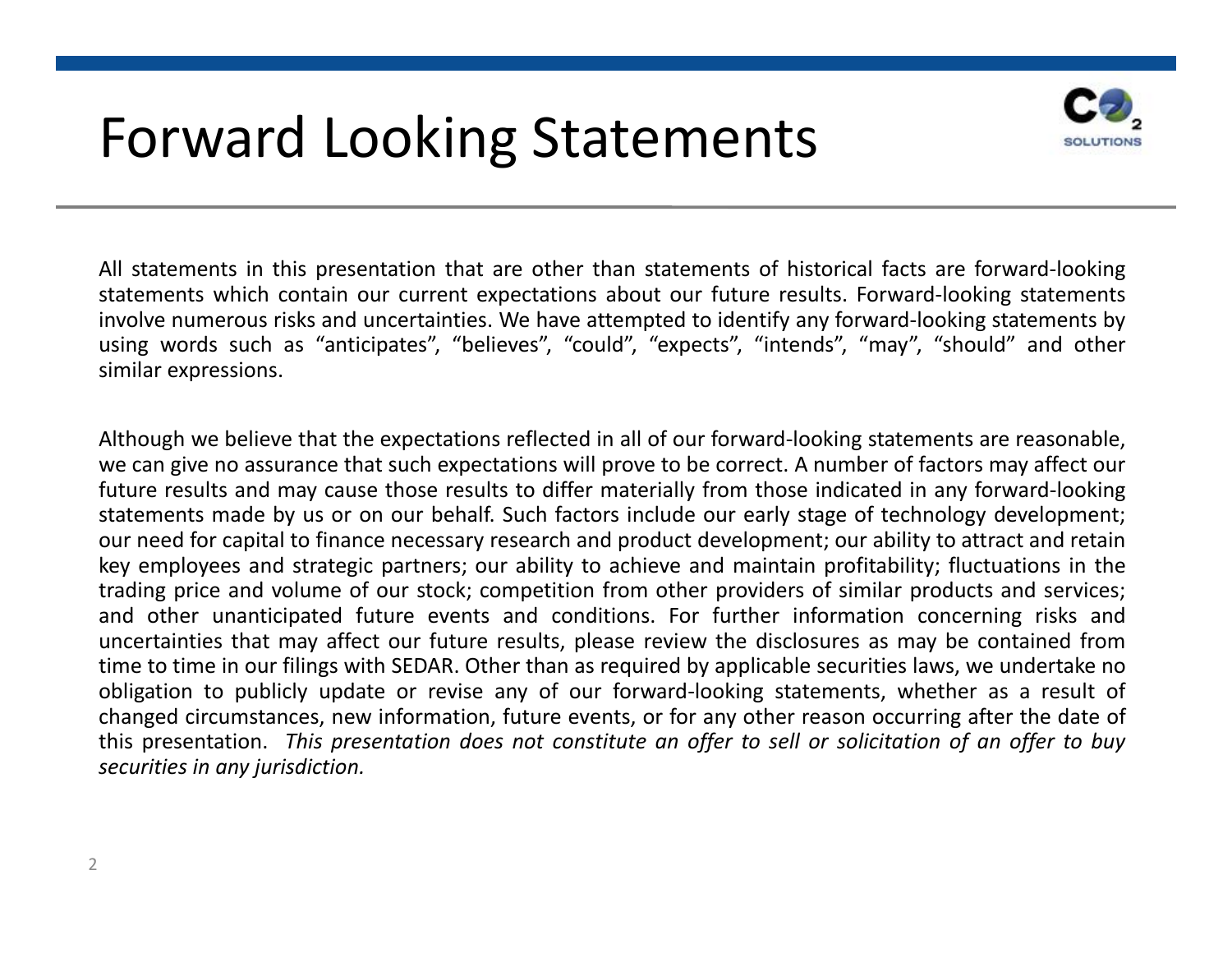## About  $CO<sub>2</sub>$  Solutions Inc.



- Leader in the field of enzyme based  $CO<sub>2</sub>$  capture
- Based in Quebec, Canada
- \$45 million invested to date
- 22 employees, including 6 PhDs
- 49 issued and 40 pending patents
- Entering commercial phase
- Publicly traded on TSX Venture Exchange (Symbol: CST)

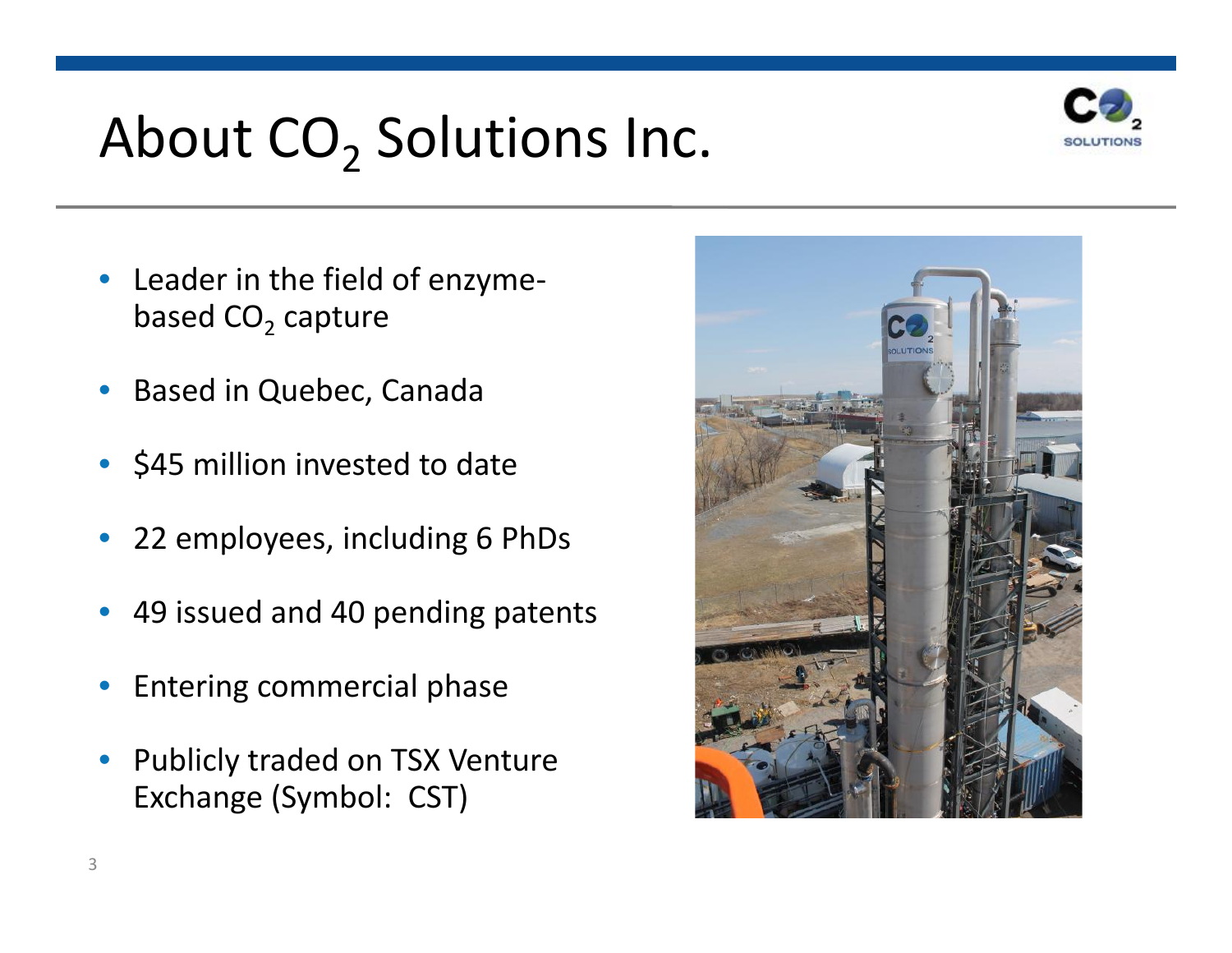

#### Conventional  $CO<sub>2</sub>$  Capture is Inefficient

- High costs
	- Steam required for solvent regeneration  $=$  high operating costs
	- \$60-90/tonne of CO<sub>2</sub> for flue gas application<sup>(1,2)</sup>
	- Cost is critical issue to be resolved for EOR and other  $CO<sub>2</sub>$  reuse and sequestration to be expanded $(3,4)$
- Operational and environmental problems(5)
	- Degradation and stability issues; extensive flue gas pre-treatment required
	- Toxic aerosol emissions
	- Solvent losses
	- Waste products to handle



Sources:

<sup>1)</sup> http://ccemc.ca/wp-content/uploads/2012/12/C101033-HTC-DEV-JA-03-001-1-R1-+-FEED-REPORT-CCEMC.pdf, Page 19 (~\$70/tonne cost)

<sup>2)</sup> https://www.netl.doe.gov/File%20Library/Events/2014/2014%20NETL%20CO2%20Capture/A-Bhown-EPRI-CO2-Capture-RD-EPRI.pdf, Page 6

<sup>3)</sup> http://www.ai-ees.ca/media/10958/2010\_barriers\_to\_co2\_eor\_report\_final\_june4-13.pdf, Page 44

<sup>4)</sup> http://www.energy.gov.ab.ca/Org/pdfs/CCS\_Implementation.pdf, Page 10

<sup>4&</sup>lt;sup>2, 2</sup> 5) http://www.sciencedirect.com/science/article/pii/S1750583614001777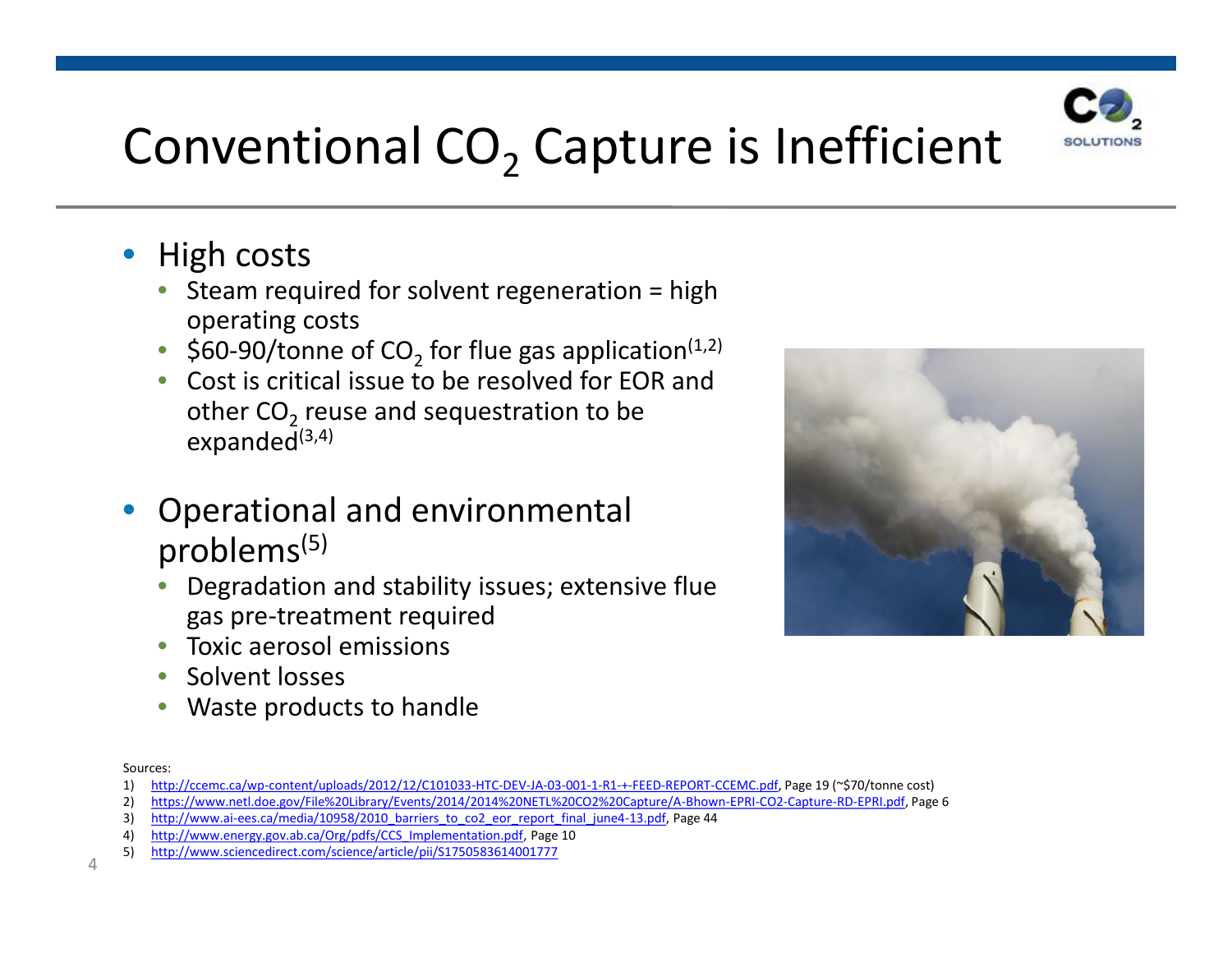

## Our Process – An 'Industrial Lung'

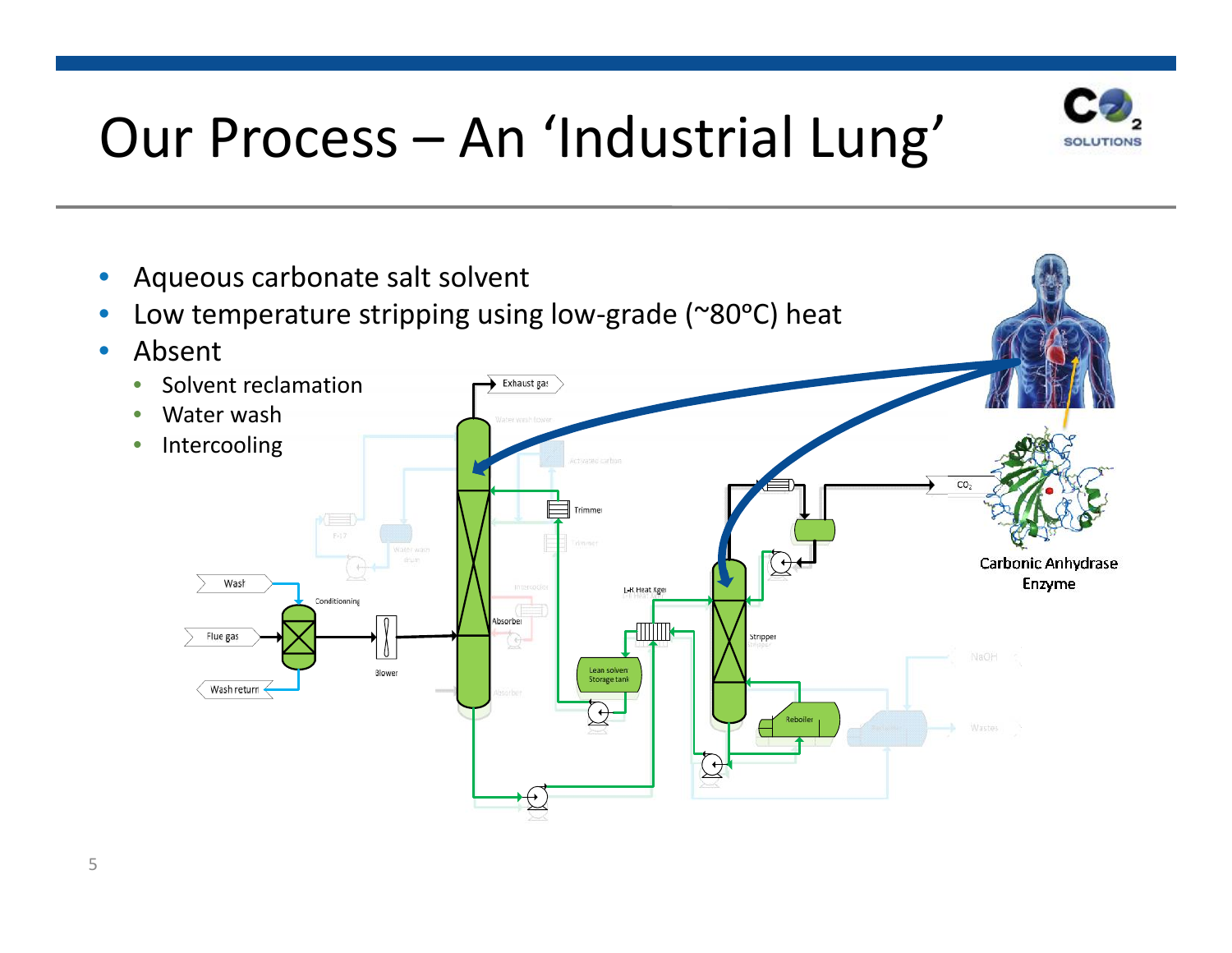

#### Industrially Robust Enzyme

- Natural Carbonic Anhydrase (CA) is not stable for  $CO<sub>2</sub>$ solvents
- $\begin{array}{c|c} \text{CO}_2 \text{ Solutions has bio-} \ \text{engineered a CA suitable for} \ \text{commercial deployment} \end{array}$ commercial deployment
- Sustained performance under  $CO<sub>2</sub>$  capture operating conditions
- Industrial quantities produced



Performance of 1T1 Enzyme Carbonate Solvent, lean conditions 40 - 70°C Cycling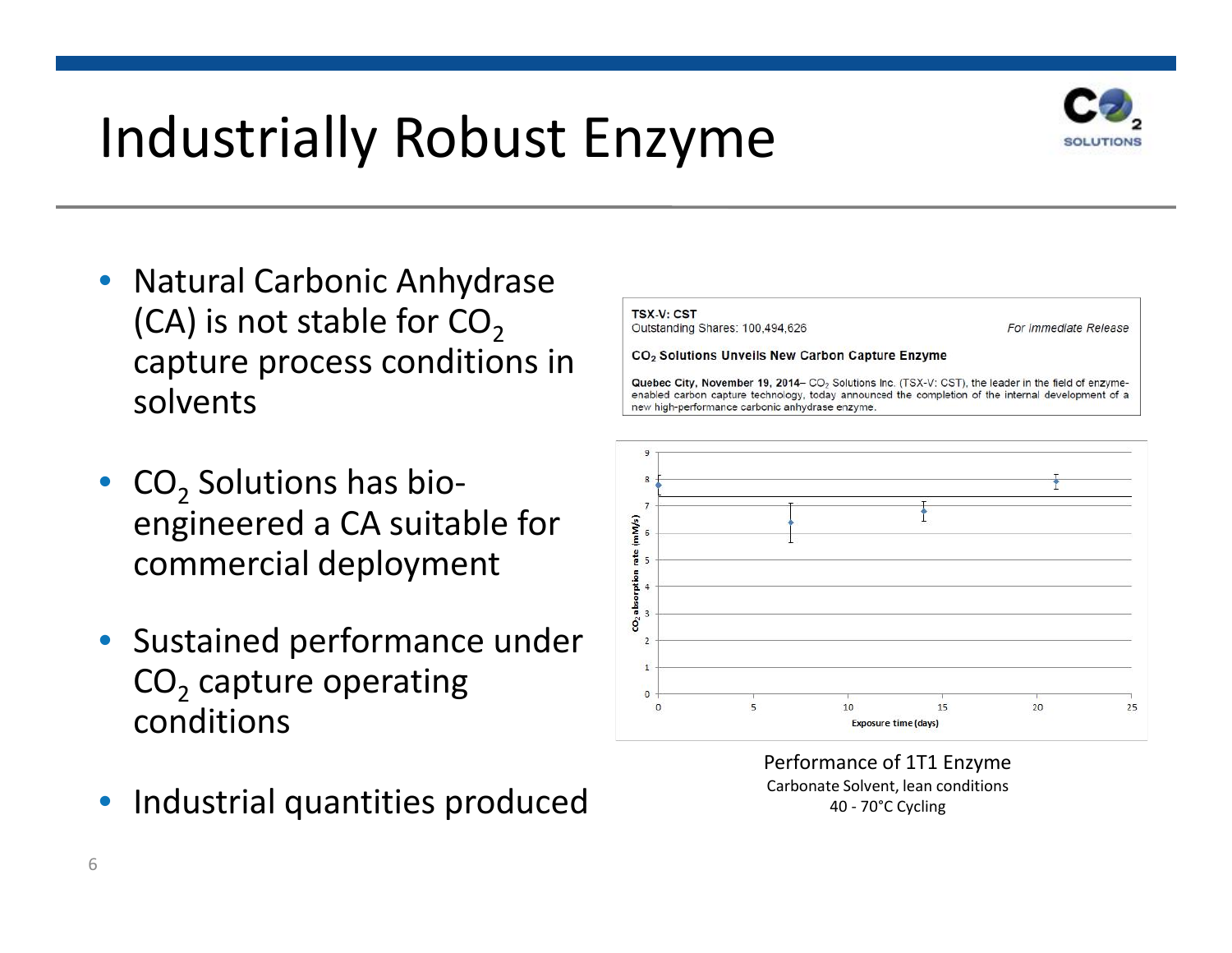## Results of Pilot Testing



- $\sim$ 1 tonne-CO<sub>2</sub>/day testing conducted Energy & Environmental Research Center (EERC)
- Coal and natural gas flue gases
- Stripping heat was provided by hot water; steam never used
	- Effective parasitic load of **0.2 GJ/t** for capture used to maintain reduced stripping pressure
	- Use of low-grade, nil value heat from outside power plant steam cycle is the key
- Cost of capture incl. compression to 2250psi estimated at **\$39/tonne** by EERC engineers
- Constant capture performance
	- No enzyme activity loss during the test
- No solvent make-up
- Zero waste produced





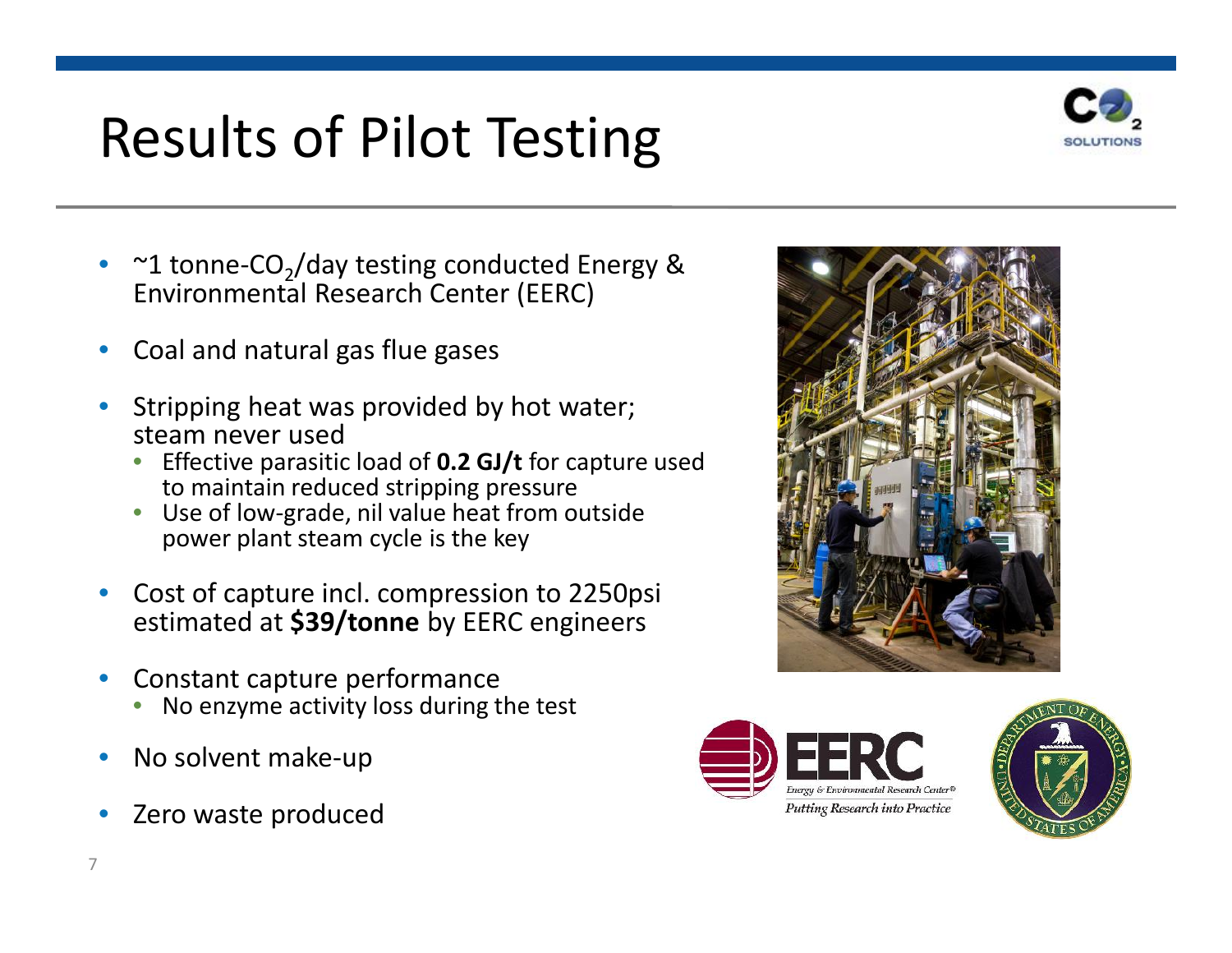

## Now: 10 tonne/day Demonstration

- Located in Salaberry-de-Valleyfield, near Montreal
- Operations began May, 2015
- $90\%$  CO<sub>2</sub> capture from flue gases of natural gas fired boiler ( $8.3\%$  CO<sub>2</sub> content)
- 2500 hours operation scheduled
- Stripping uses hot water (no steam)
- Supported in part by Government of Canada's ecoENERGY Innovation Intiative (ecoEII) and Alberta's Climate Change and Emissions Management Corporation (CCEMC)
- Open for visitations by interested parties
- Positions technology for initial commercial availability in 2015



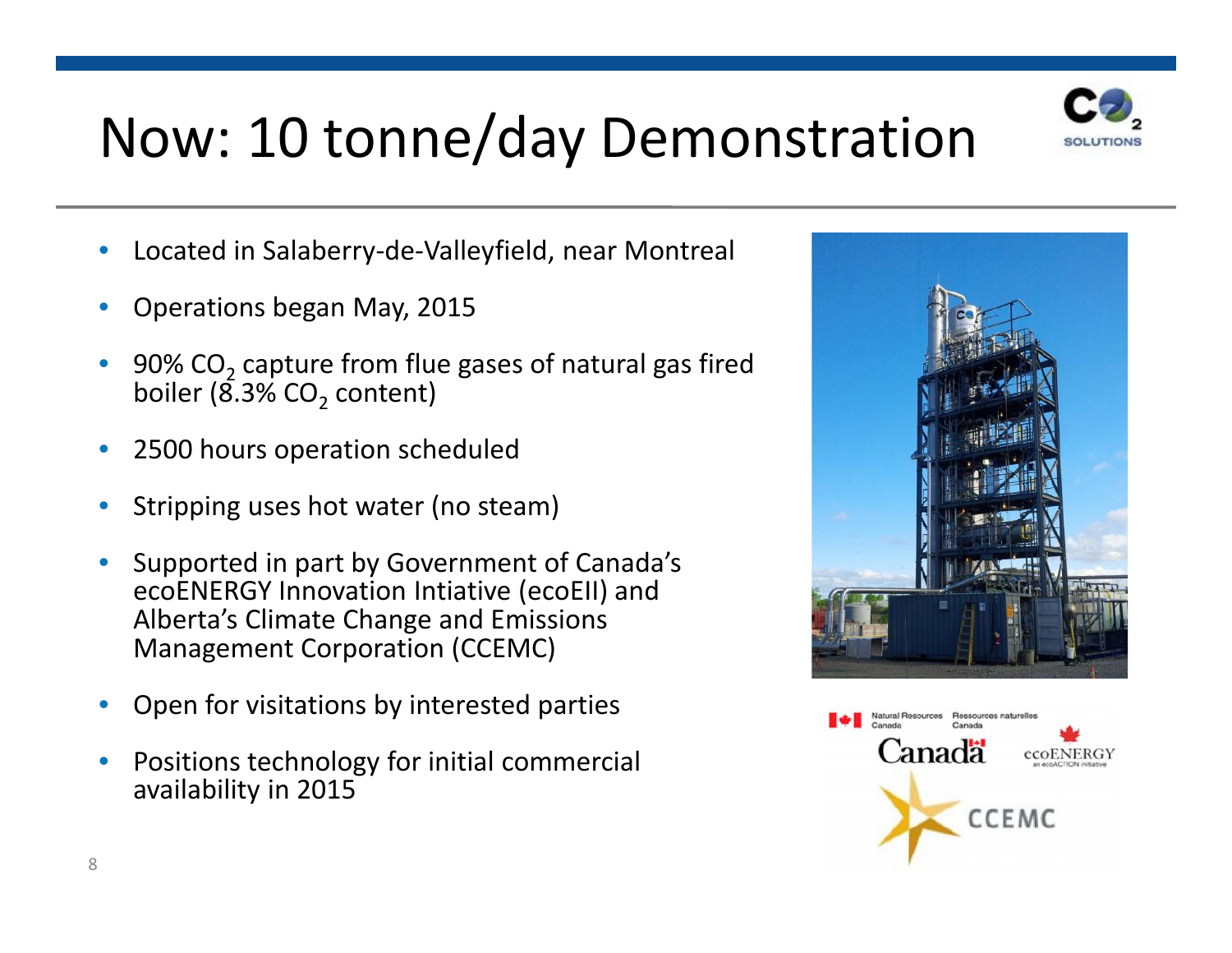

# Next: High Mass Transfer Contactor

- Work has begun on incorporation of high-intensity absorber in process
- Higher mass transfer maximizes catalytic impact of enzyme
- Greatly reduced absorber size vs. traditional packed column
	- 20 to 50 factor reduction in volume
- Potential for  $CO<sub>2</sub>$  capture cost <\$30/tonne incl. compression

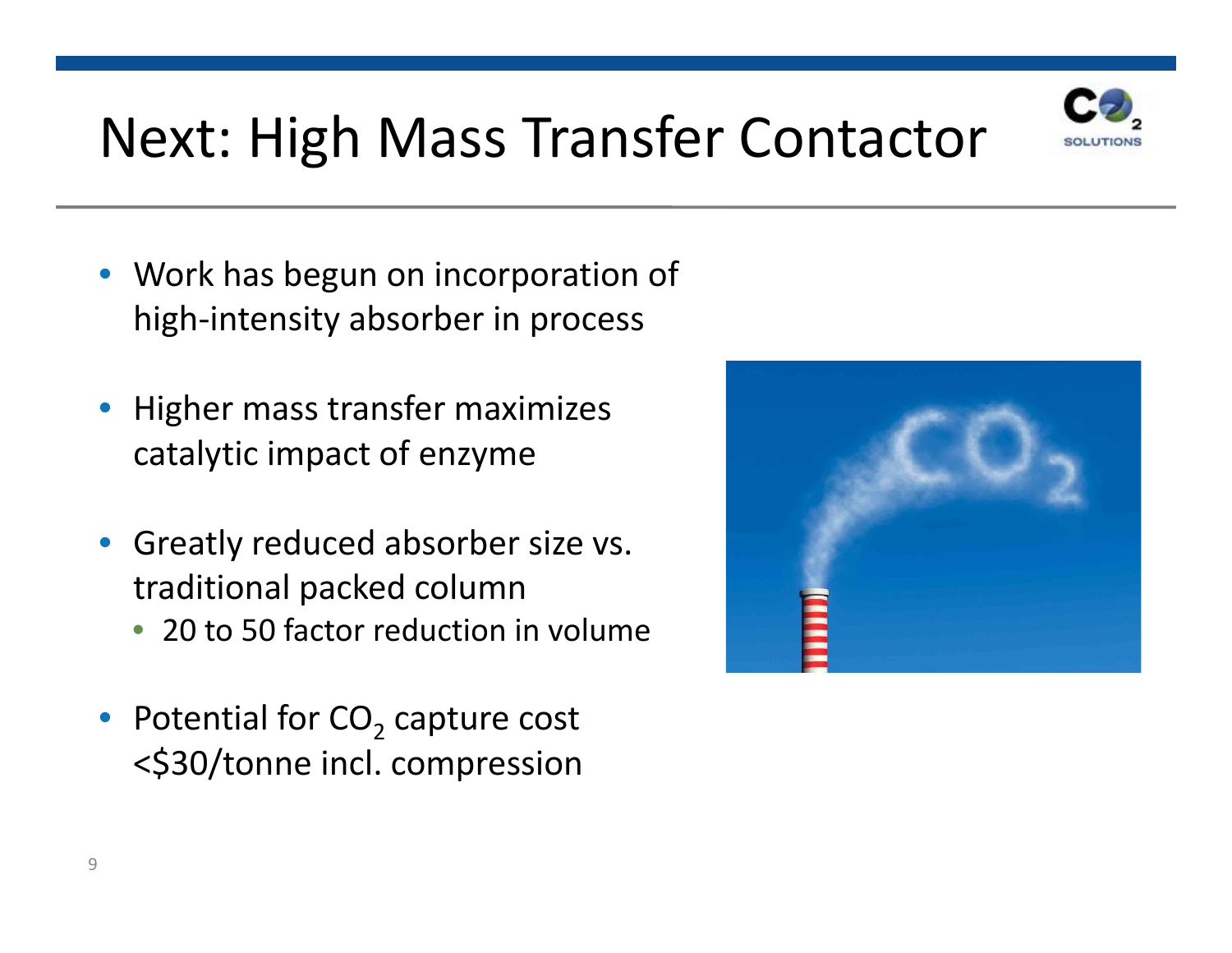#### Overall Benefits



- Solvent regeneration using heat outside of power plant steam cycle
	- Minimal boiler upgrade/rebuild or auxiliary steam generation required
	- 30% less gas volume to treat vs. amine process
- Smaller footprint of capture unit
	- Better suited to retrofit and space-constrained operations
- Environmentally benign solvent
	- No degradation products or aerosols
	- Ease of environmental and waste management operations
- Lower total cost of capture
	- Economics more favourable relative to Enhanced Oil Recovery opportunities and potential carbon pricing to support CCS